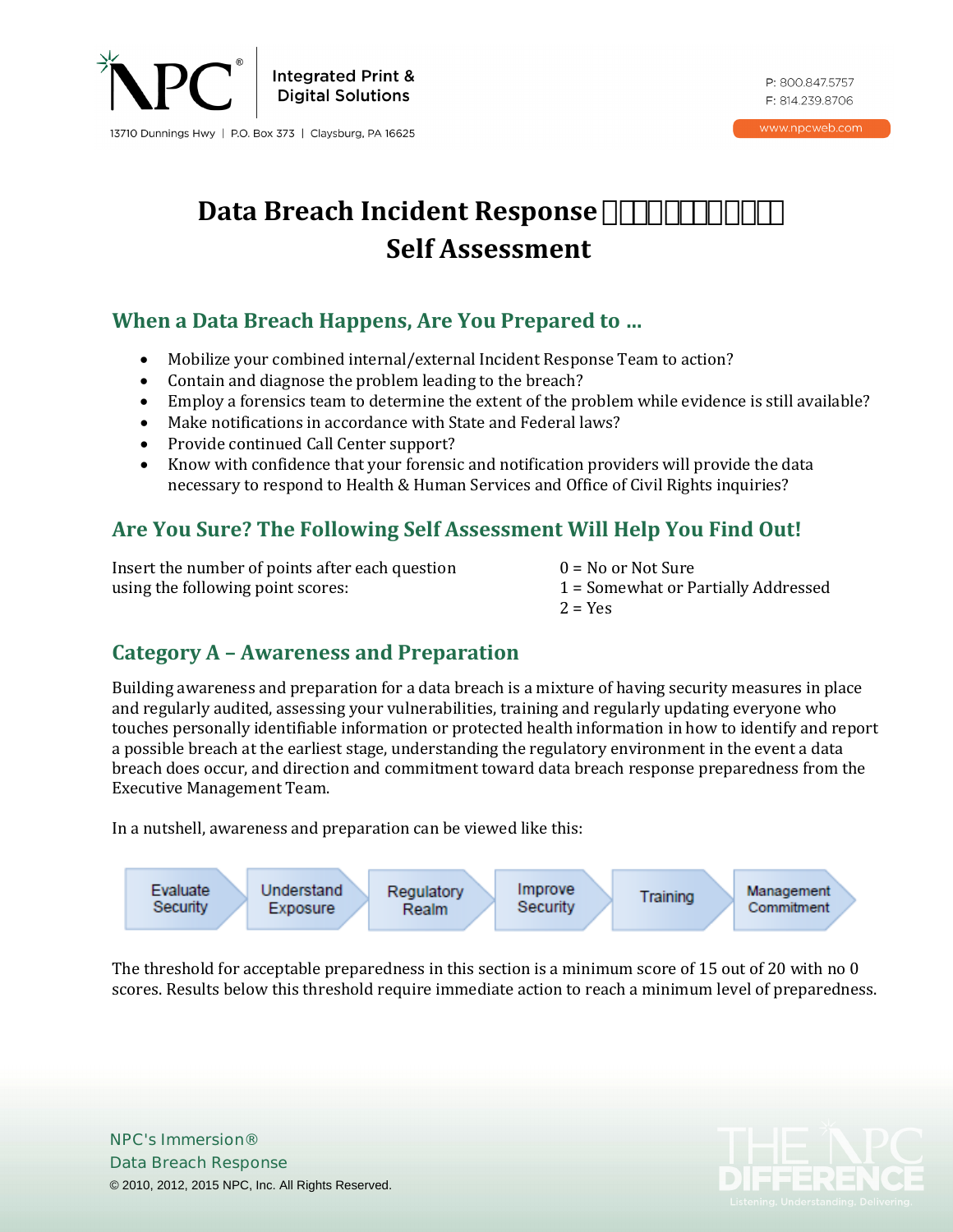Results above this score still require commitment to continuous improvement of your incident response plan, your security measures, and regular refresher training for all personnel.

#### **Have you laid the foundation to creation of an effective incident response plan?**

| 1.  | Do you have a comprehensive IT Security procedure in place?                      |  |
|-----|----------------------------------------------------------------------------------|--|
| 2.  | Do you have a comprehensive Physical Plant Security procedure in place?          |  |
| 3.  | Have you mapped the flow of private information through your systems? •          |  |
| 4.  | Do you have initial and follow-up security training programs in place?           |  |
| 5.  | Do your employees and contractors know how to identify a data breach?            |  |
| 6.  | Have you defined vulnerabilities and assessed risk of information theft or loss? |  |
| 7.  | Are you aware of state by state and federal data breach regulatory obligations?  |  |
| 8.  | Are you aware of best practices in data breach response?                         |  |
| 9.  | Have you assembled a data breach response team?                                  |  |
| 10. | Is Executive Management committed to data breach response preparation?           |  |
|     | Category A – Awareness and Preparation                                           |  |
|     |                                                                                  |  |

#### **Category B – Data Breach Response Team**

Establishing and training the right team members, and getting buy-in from senior management, are critical in order to develop, maintain and implement an appropriate data breach response strategy. Due to the nature of a breach and the various state and federal requirements, it is often necessary to include representatives from Operations, IT, public relations, marketing, legal, customer service, privacy and risk (as well as others, depending on an organization's circumstances, as well as engagement of external service providers).

Each team member holds a key piece of information and a differing perspective relative to the development of an effective data breach response. Each team member may contribute in multiple ways, including impact assessment techniques, authoring the notification letter, coordinating media relations, or vendor management. Each link in the chain is critical. Knowing who is performing which response procedure is imperative should a breach occur.

The threshold for acceptable preparedness in this section is a minimum score of 15 out of 20 with no 0 scores. Results below this threshold require immediate action to reach a minimum level of preparedness. Results above this score still require commitment to the building and continuous training of your internal and external incident response team.

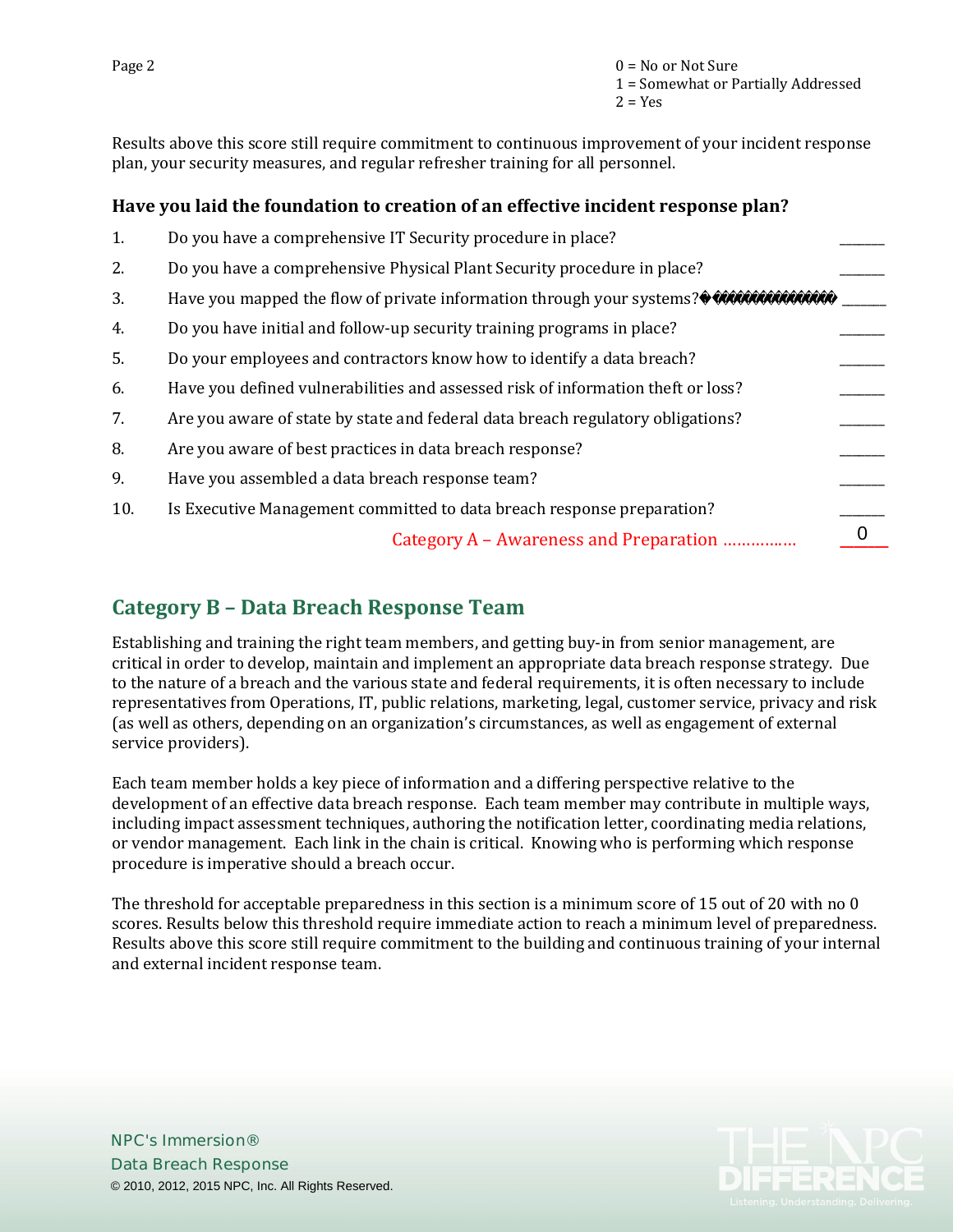#### **Has your organization predetermined the team member(s) responsible for…**

| 11. | Coordination of breach response efforts?                                                        |  |
|-----|-------------------------------------------------------------------------------------------------|--|
| 12. | Determination that a breach requiring notification of affected parties has occurred?            |  |
| 13. | Determining the extent and scope of the breach?                                                 |  |
| 14. | Leading the breach response team?                                                               |  |
| 15. | Conducting the review of breach legal matters (e.g., criminal/HR issues)?                       |  |
| 16. | Development of content (and different versions) of notification letter(s)?                      |  |
| 17. | Signing the notification letter?                                                                |  |
| 18. | Primary contact with notification provider, forensic analyst and other 3 <sup>rd</sup> parties? |  |
| 19. | Coordination of call center operations, including script?                                       |  |
| 20. | Making the determination that a breach incident is closed?                                      |  |
|     | Category B - Data Breach Response Team Score                                                    |  |
|     |                                                                                                 |  |

### **Category C – Breach Management**

Data breach response planning to effectively manage a breach event is now a business imperative, and Senior Executive Management must ensure adequate escalation, assessment, response and notification capabilities exist. The team must also be able to recognize, and management must be prepared to quickly authorize, the engagement of members of the external response team and any other professional expertise demanded by the situation.

In a breach response situation, an organization must answer numerous questions in order to effectively respond and manage the event. That is where preplanning comes into play and provides significant value. Having key questions answered upfront saves days and weeks worth of frenzied back and forth following a data breach. A typical data breach looks like this:



The threshold for acceptable preparedness in this section is a minimum score of 15 out of 20 with no 0 scores. Results below this threshold require immediate action to reach a minimum level of preparedness. Results above this score still require commitment to the refining and continuous improvement of your incident response plan.

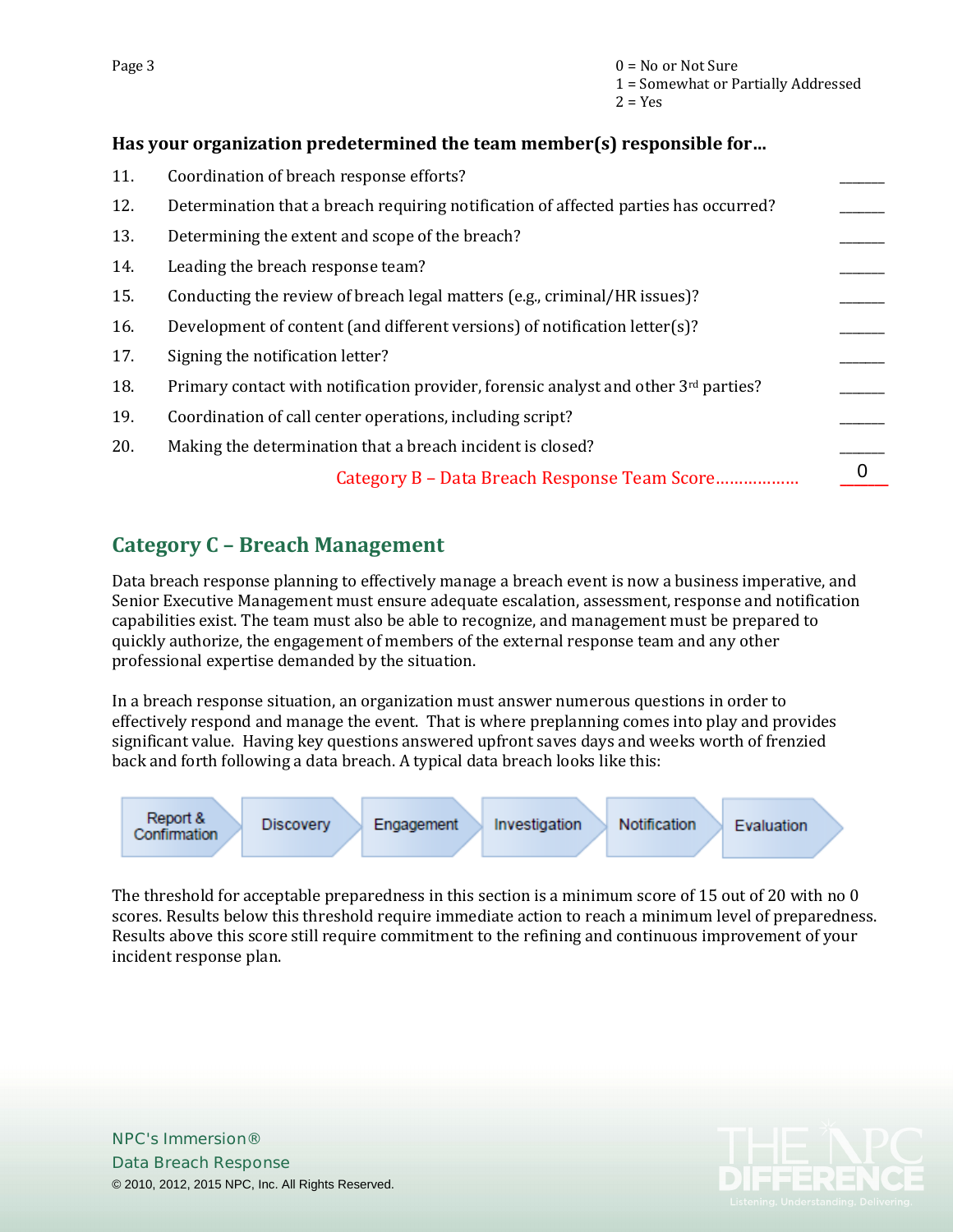#### **Has your organization established policies and procedures to follow for…**

| 21. | Escalation of a suspected breach situation to management?                                |          |
|-----|------------------------------------------------------------------------------------------|----------|
| 22. | Determination of the size and extent of the breach?                                      |          |
| 23. | Determination of the nature of information breached (protected health or personally      |          |
|     | identifiable information)?                                                               |          |
| 24. | Determination of the cause of the breach?                                                |          |
| 25. | Determination of when the breach started and ended?                                      |          |
| 26. | Determination if a breach notification is legally mandated or warranted?                 |          |
| 27. | Determination of customers/employees impacted by the breach?                             |          |
| 28. | Determination of states of residency of the impacted individuals?                        |          |
| 29. | Determination of the third parties which must be notified (e.g., regulatory authorities; |          |
|     | law enforcement)?                                                                        |          |
| 30. | Notification of its insurance companies of the breach incident?                          |          |
|     | Category C - Breach Management Score                                                     | $\Omega$ |
|     |                                                                                          |          |

### **Category D – Tactical Incident Response Plan**

At a high level, it is important to carefully consider developing a tactical incident response plan including a plan assuring data breach notification capability. The plan must include breach management processes, workflows and protocols, as well as notice production and call handling capabilities. Formulating, in advance, approved tactical workflows and protocols will allow key tasks to be undertaken which follow approved guidelines.

An important aspect of an organization's breach response efforts is the ability to produce the legally-required notices and send them to the correct addresses of the customers impacted by the breach, whether by mail or email. In your planning, it is critical to establish a relationship with a vendor(s), capable of managing large scale breaches. They must have the capability and expertise to produce quality notification letters that preserve the organization's brand image and to manage all returned undeliverable notifications. Because of the high degree of connectivity between the mail/email notification and call center services, it is always ideal to select a notification vendor who can integrate both.

The threshold for acceptable preparedness in this section is a minimum score of 23 out of 30 with no 0 scores. Results below this threshold require immediate action to reach a minimum level of preparedness. Results above this score still require commitment to the refining and continuous improvement of your incident response plan.



**NPC's Immersion® [Data Breach Response](http://www.npcweb.com/ImmersionDBR)** © 2010, 2012, 2015 NPC, Inc. All Rights Reserved.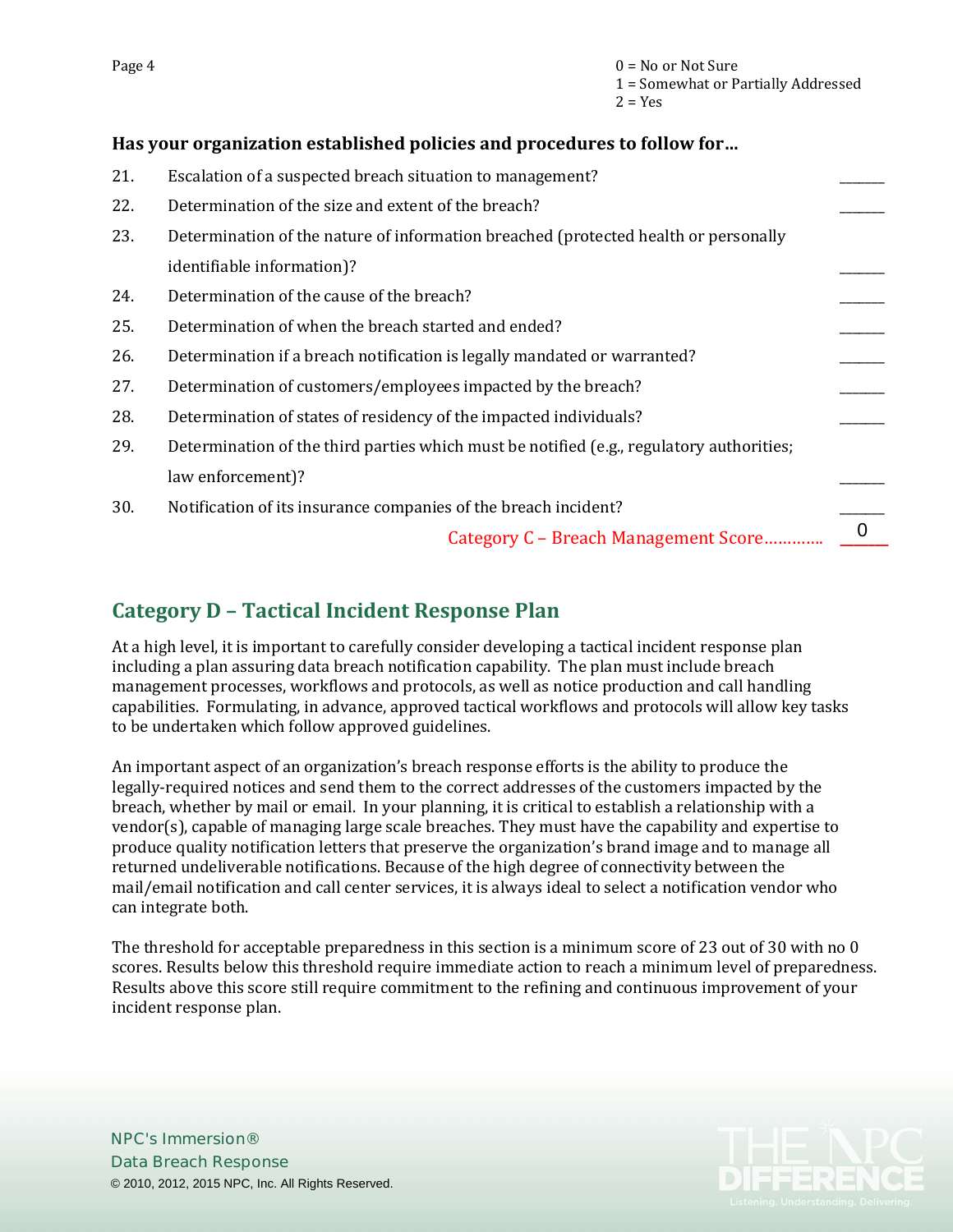#### **Has your organization established a tactical response plan outlining the process steps, workflows and protocols, as well as the vendor, to produce successful notification and FAQ response via call center support leading to Customer satisfaction and regulatory obligation fulfillment? Are you prepared to or have you ….**

| 31. | Obtained insurance to help mitigate the cost of the potential claim?                        |   |
|-----|---------------------------------------------------------------------------------------------|---|
| 32. | If insurance is involved, understood the requirements under the policy for vendor           |   |
|     | selection and coverage limits?                                                              |   |
| 33. | Vetted and are ready to engage a privacy attorney at the time an incident occurs?           |   |
| 34. | Vetted and are ready to engage written notification, credit monitoring and call center      |   |
|     | providers that are dedicated to data breach?                                                |   |
| 35. | Verified that the data breach response providers can operate within a tight compliance      |   |
|     | window whether the breach is 1 or several million?                                          |   |
| 36. | Confirmed that your notification and call center data is readily available in an acceptable |   |
|     | format in the event of a State Attorney General audit?                                      |   |
| 37. | Confirmed that your notification vendor can perform Return Mail Management to handle        |   |
|     | undelivered notices, not just physically but also electronically?                           |   |
| 38. | Vetted a PR firm with data breach experience that can work closely with providers to        |   |
|     | optimize response and minimize brand damage?                                                |   |
| 39. | Reviewed chain of custody procedures when notification occurs?                              |   |
| 40. | Determine the best method for data file transmission; e.g., encrypted email or secure FTP?  |   |
| 41. | Created a draft of FAQ's to be used as a template for a breach event?                       |   |
| 42. | Engaged a notification vendor who can update the address list, identify deceased persons,   |   |
|     | and manipulate your address list to produce optimal mailing results?                        |   |
| 43. | Conducted internal training and communicated to staff in a manner consistent with the       |   |
|     | message in the FAQ's and media release?                                                     |   |
| 44. | Organized your tactical response plan into an executable workflow, together with            |   |
|     | assignments and responsibilities?                                                           |   |
| 45. | Demonstrated that you can execute the tactical response plan within the compliance          |   |
|     | deadlines required by applicable state and federal laws?                                    |   |
|     | Category D - Tactical Incident Response Plan Score                                          | 0 |

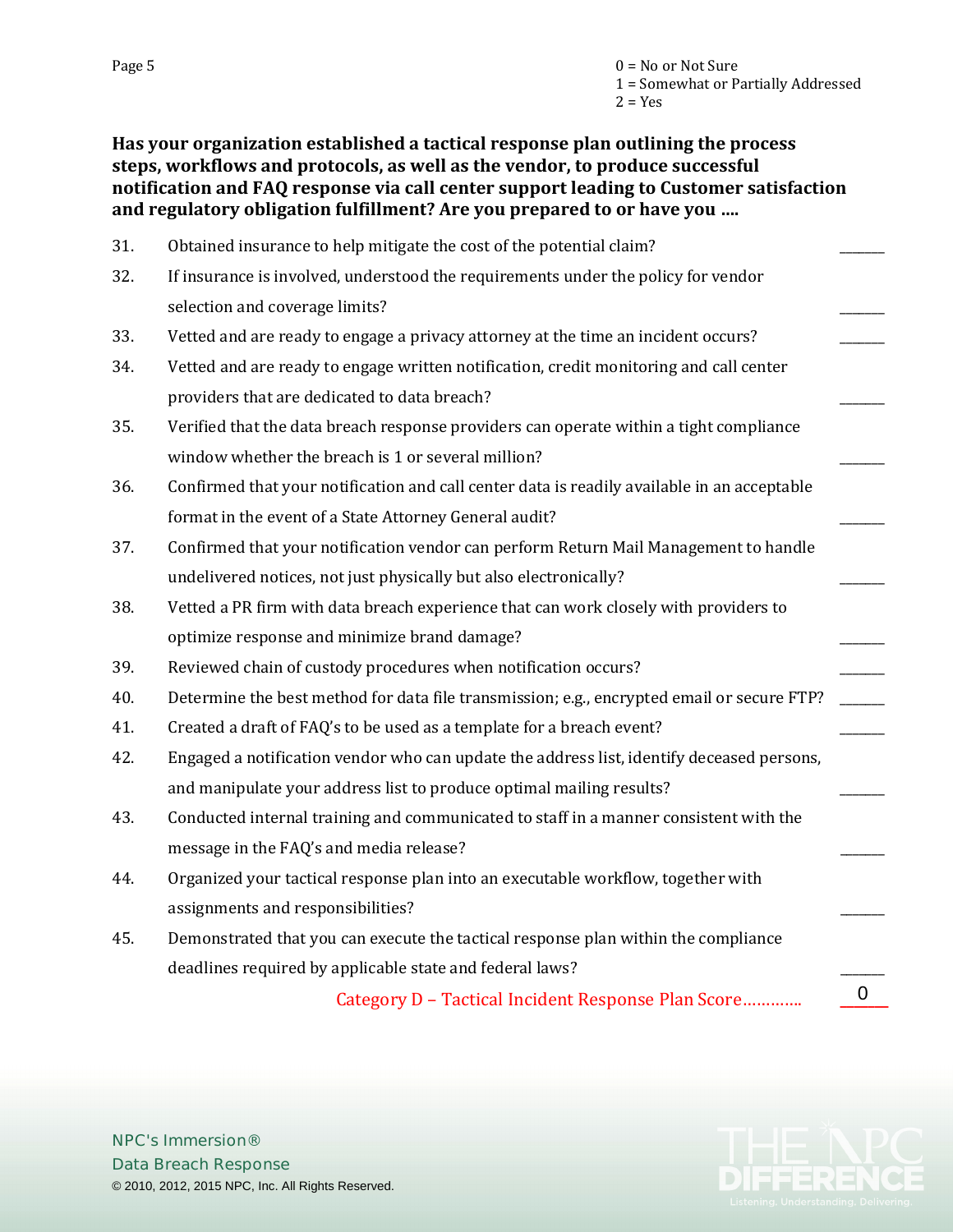## **Category E – Continuous Improvement**

Your market and regulatory environment is constantly changing. You likely work hard to continuously improve service to your Customers. And consequently, your internal processes are changing. An essential element to an incident response plan that will fill your needs and grow with you is one that is continuously reviewed and improved.

If you achieve a score of at least 5 out of 10 and have the commitment to continuous improvement of your incident response plan, you are on your way. But you should not be satisfied if you are not showing convergence with 10 out of 10. By the very nature of continuous improvement, you would be lucky to achieve 10 out of 10 and would likely fall back if you did. But as long as you are asymptotically approaching 10 out of 10, you are doing great on this section!

#### **Has your organization established a continuous improvement process that …**

46. Updates IT and physical security procedures regularly, no less than annually? \_\_\_\_\_\_\_ 47. Assembles the response team to simulate a data breach response at least annually? 48. Updates employee training programs and provides "refresh" training? 49. Provides at least annual analysis of vulnerabilities and risk assessment? 50. Evaluates CyberLiability insurance coverage at least annually? Category E – Continuous Improvement Score……….……. **\_\_\_\_\_\_\_**  $\overline{0}$ 

## **Summs**  $\mathbb{R}$  **£**your results for Categories A through E, and subtracting 2 points for **each zero score, you®overall ranking is:**

#### Summary of Categories A through E ……….……. **\_\_\_\_\_\_\_**

**60 or lower** - Assign an executive team member to  $\ddot{i}$  s Y this  $\mathbf{Y} \mathbf{Y}$   $\mathbf{Y}$   $\ddot{j}$  ! • **61 – 75 - Need work ook for what is holding you back!** • **76 – 90 - Very good, but need improvement!** • **91 and Above - Fantastic!** © 2010, 2012, 2015 NPC, Inc. All Rights Reserved. <sup>0</sup>



**NPC's Immersion® [Data Breach Response](http://www.npcweb.com/ImmersionDBR)**